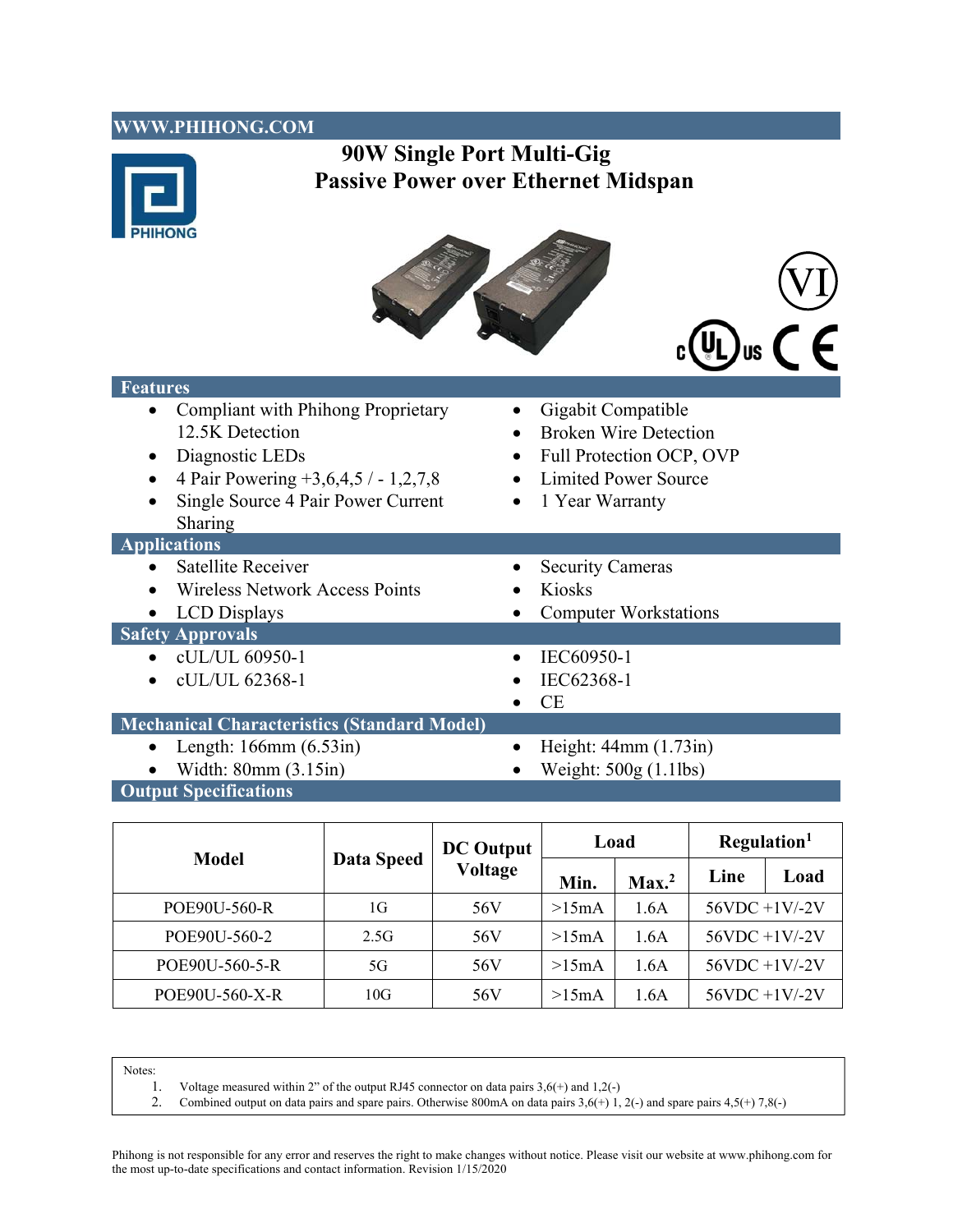#### **POE90U-560 Characteristics1 WWW.PHIHONG.COM**

**INPUT: AC Input Voltage Range**  90 to 264VAC

**AC Input Voltage Rating**  100 to 240VAC, 47-63Hz

# **AC Input Current**

2.5A (RMS) maximum for 900VAC 1.2A (RMS) maximum for 240VAC

**Leakage Current**  3.5mA maximum @ 264VAC 50Hz

**AC Inrush Current**  50A (RMS) maximum for 115VAC 75A (RMS) maximum for 240VAC

**OUTPUT: Total Output Power**  90W

**Ripple and Regulation**  200mV max @25ºC, 100-240VAC

**Efficiency2** 

75% (typical) at max load, and 120VAC 60Hz

**Hold-up Time**  10mS min. 120VAC 60Hz max load

# **ENVIRONMENTAL:**

**Temperature**  Humidity 5 to 90%

Operation  $-20\degree$ C to  $+60\degree$ C Non-operation  $-20\degree$ C to  $+65\degree$ C

### **EMI**

Complies with FCC part 15 Class B Complies with EN55032 Class B

**Isolation Test** 

Primary to Secondary: 4242VDC for 1 minute 10mA Primary to Field Ground: 2121VDC for 1 minute

## **Immunity**

ESD: IEC61000-4-2 Level 3 RS: IEC61000-4-3 Level 3 EFT: IEC61000-4-4 Level 2 Surge: IEC61000-4-5 Level 3 CS: IEC61000-4-6 Level 2 Voltage Dips IEC61000-4-11 Class 3 Harmonic: IEC61000-3-2 Class A

# **Insulation Resistance**

Primary to Secondary: >10M OHM 500VDC Primary to Field Ground: >10M OHM 500VDC

### **FEATURES:**

**Over Current Protection**  Output  $\#1$ (OUT) <1000mA Output #2(OUT) <1000mA Output #1 and #2 combined(OUT)  $\leq$ 2000mA

**Over Voltage Protection** 

Conforms to UL60950-1

**Short Circuit Protection**  Non-latching auto recovery.The output can be shorted permanently without damage

**LED Indicators**  *Blue solid* - Power good, "ON" output active

**Input Connector**  IEC320 inlet 3 pin

**Output Connection**  +pins 3,6,4,5 / -pins 1,2,7,8

Notes:

1. The characteristics defined are at ambient temperature of 25ºC unless otherwise specified 2. Efficiency is measured after 30 minutes burn-in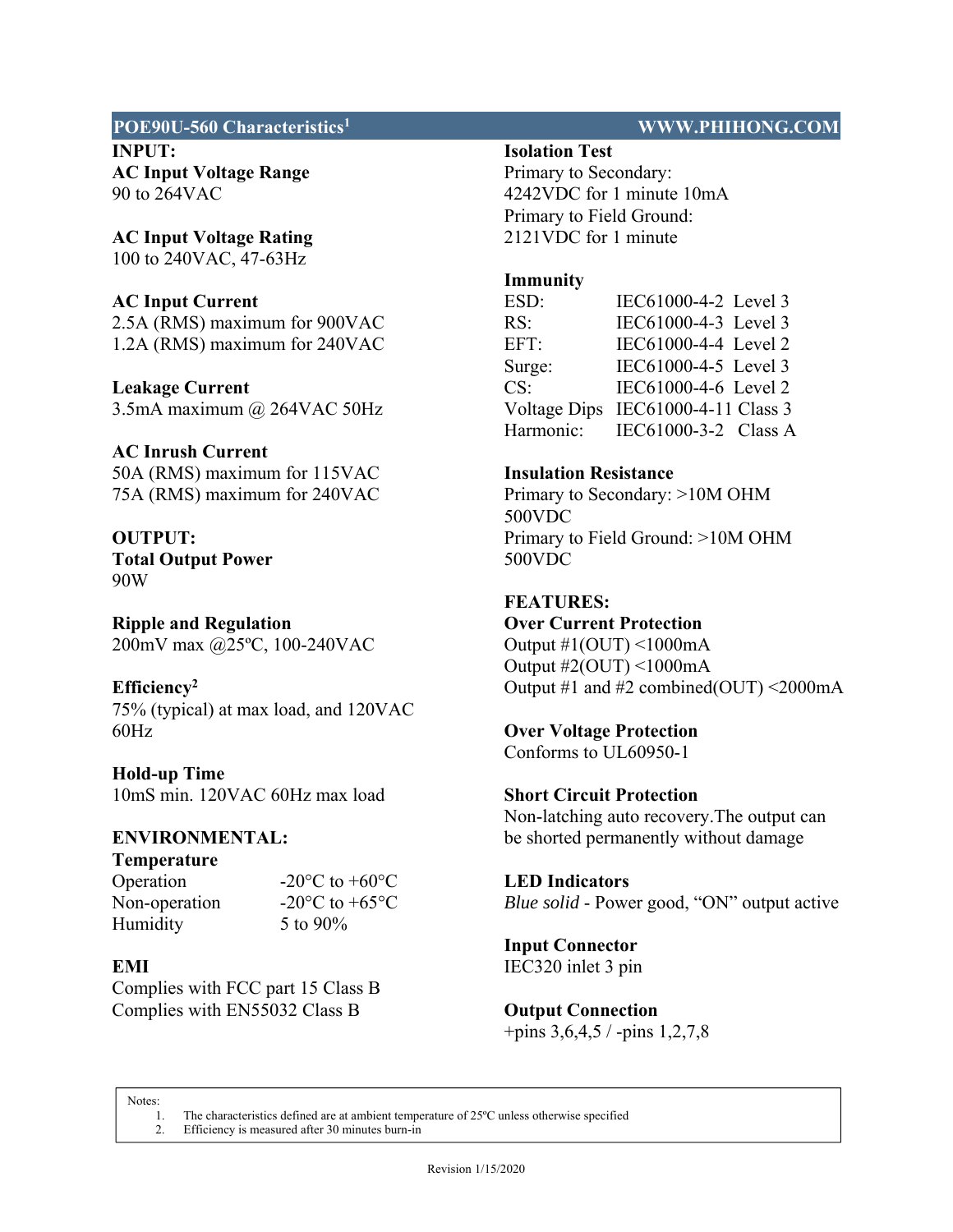# **POE90U-560 Dimensions (mm)** WWW.PHIHONG.COM